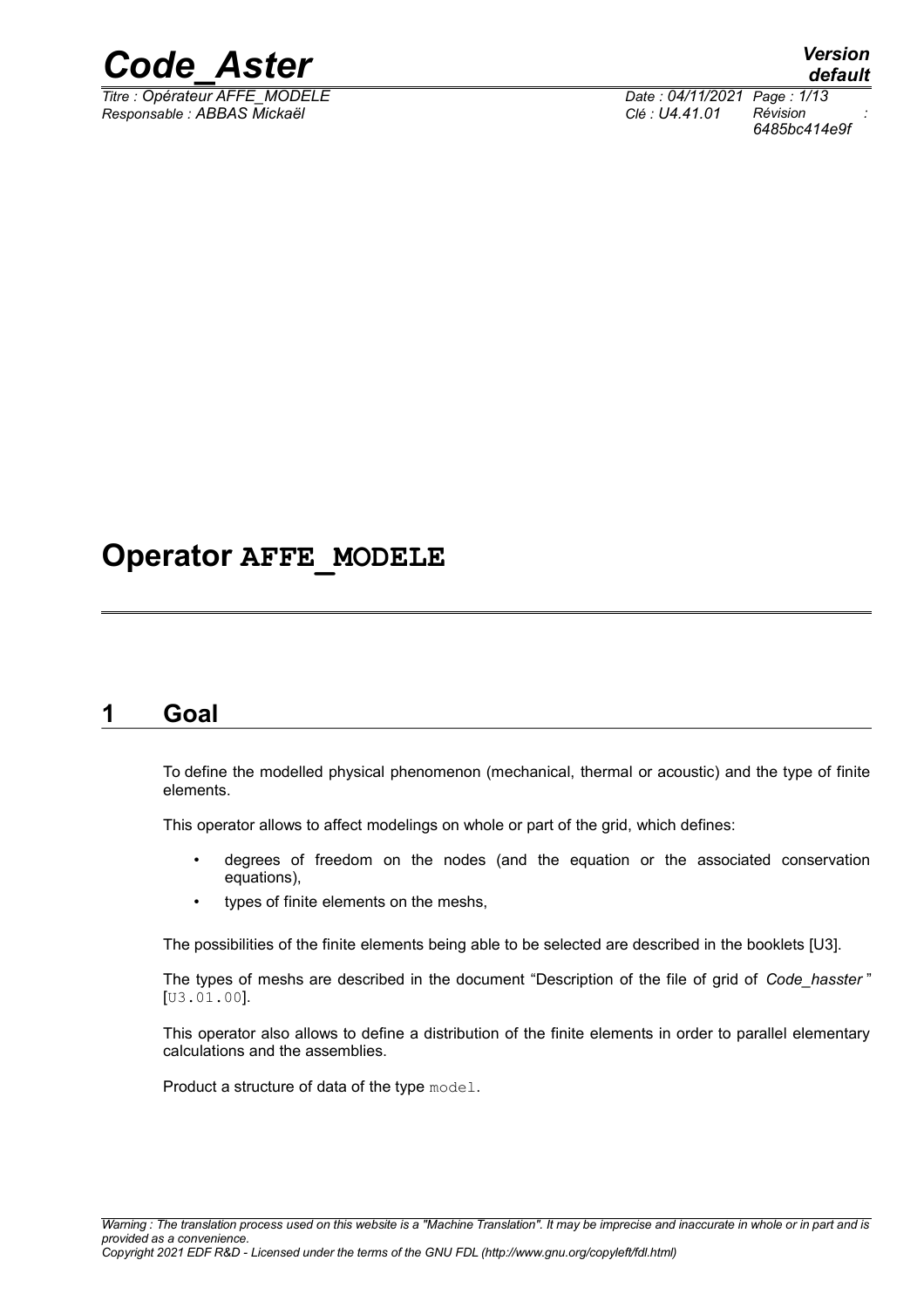*Titre : Opérateur AFFE\_MODELE Date : 04/11/2021 Page : 2/13 Responsable : ABBAS Mickaël Clé : U4.41.01 Révision :*

## *default*

*6485bc414e9f*

## **2 Syntax**

|          |          | Mo [model] = AFFE_MODELE<br>$GRID = my,$                                                                                                                                                                                                                                                                                                                                                                                                       |                                                                                                                                                      | /[grid]<br>/[skeleton]       |
|----------|----------|------------------------------------------------------------------------------------------------------------------------------------------------------------------------------------------------------------------------------------------------------------------------------------------------------------------------------------------------------------------------------------------------------------------------------------------------|------------------------------------------------------------------------------------------------------------------------------------------------------|------------------------------|
|          |          | AFFE                                                                                                                                                                                                                                                                                                                                                                                                                                           |                                                                                                                                                      |                              |
|          |          | $\begin{array}{cccc}\n\mid & \text{AFFE} & = & -\frac{\text{F}}{\text{VES}^{\prime}}\\ \end{array}\qquad \begin{array}{cccc}\n\mid & \text{A} & \text{E} & \text{E} & \text{E} & \text{E} & \text{E} & \text{E} & \text{E} & \text{E} & \text{E} & \text{E} & \text{E} & \text{E} & \text{E} & \text{E} & \text{E} & \text{E} & \text{E} & \text{E} & \text{E} & \text{E} & \text{E} & \text{E} & \text{E} & \text{E} & \text{E} & \text{E} &$ | / G ROUP_MA = $g_mail$ ,<br>/• PHENOMENON = 'MECHANICAL',<br>$\bullet \quad \text{MODELING} \qquad = \quad (see \quad \text{[S3.2.1]})$              | [l gr maille ]               |
|          |          |                                                                                                                                                                                                                                                                                                                                                                                                                                                | If MODELING = '3D_HHO' or 'MODELING = 'D_PLAN_HHO'<br>$\Diamond$ FORMULATION = /'LINEAR'<br>/ 'QUADRATIC'                                            | [DEFECT]<br>[TXT]            |
|          | FinSi    |                                                                                                                                                                                                                                                                                                                                                                                                                                                |                                                                                                                                                      |                              |
|          |          | $\Diamond$ FORMULATION                                                                                                                                                                                                                                                                                                                                                                                                                         | If MODELING contains = 'FLUDIE' or 'FLUI STRU'<br>= $/ U_P$ PHI'<br>$/ U_P'$<br>/'U PSI'                                                             | [DEFECT]<br>[ TXT ]<br>[TXT] |
|          | FinSi    |                                                                                                                                                                                                                                                                                                                                                                                                                                                |                                                                                                                                                      |                              |
|          |          | $/$ PHENOMENE                                                                                                                                                                                                                                                                                                                                                                                                                                  | $\sqrt{\bullet}$ PHENOMENON = 'THERMAL'<br>$\bullet$ MODELING = (to see [\$3.2.1])<br>= $'ACOUSTIC'$ ,<br>$\bullet$ MODELING = (see [\$3.2.1])<br>), |                              |
|          |          | $\begin{array}{cccc} \tt{AFFE\_SOUS\_STRUCT} & = & \tt_F' & \tt \\ \mathit{ / } & \tt{ALL} & = & \tt^YYES' \, , \end{array}$                                                                                                                                                                                                                                                                                                                   |                                                                                                                                                      |                              |
|          |          |                                                                                                                                                                                                                                                                                                                                                                                                                                                | SUPER_MAILLE = $l_{main}$ ,                                                                                                                          | [1 maille]                   |
|          |          | $\Diamond$ VERI_JACOBIEN = /'YES'                                                                                                                                                                                                                                                                                                                                                                                                              | / $'NOT'$                                                                                                                                            | [DEFECT]                     |
|          | ♦        | $\mathtt{VERI\_NORM\_IFS} \qquad \quad \  = \quad \  \  \texttt{YES'}$                                                                                                                                                                                                                                                                                                                                                                         |                                                                                                                                                      | [DEFECT]                     |
|          | ♦        | $\Diamond$ PRESSURE                                                                                                                                                                                                                                                                                                                                                                                                                            | GRANDEUR_CARA = $_F$ (<br>$\theta$ LENGTH = will lcara,<br>$=$ will pcara,<br>$\Diamond$ TEMPERATURE = will tcara,                                   | [R]<br>[R]<br>[R]            |
|          | ♦        | DISTRIBUTION<br>♦<br>$METHOD =$                                                                                                                                                                                                                                                                                                                                                                                                                | $=$ F (                                                                                                                                              |                              |
|          |          |                                                                                                                                                                                                                                                                                                                                                                                                                                                | /'SOUS DOMAINE'<br>$\Diamond$ NB SOUS DOMAINE =/ nb proc [DEFECT]<br>/ nb sous dom<br>$\Diamond$ PARTITIONNEUR =/ 'MONGREL'                          | $[$ $DEFECT$ $]$             |
| [DEFECT] |          |                                                                                                                                                                                                                                                                                                                                                                                                                                                |                                                                                                                                                      | / 'SCOTCH TAPE'              |
|          |          |                                                                                                                                                                                                                                                                                                                                                                                                                                                |                                                                                                                                                      |                              |
|          |          |                                                                                                                                                                                                                                                                                                                                                                                                                                                | / 'MAIL CONTIGU'<br>$\Diamond$ CHARGE PROCO MA = /100 [DEFECT]<br>/ pct                                                                              |                              |
|          |          |                                                                                                                                                                                                                                                                                                                                                                                                                                                | / 'MAIL DISPERSE'<br>$\Diamond$ CHARGE PROCO_MA =/100 [DEFECT]<br>/ pct                                                                              |                              |
|          |          |                                                                                                                                                                                                                                                                                                                                                                                                                                                | / 'GROUP_ELEM'<br>/ 'CENTRALIZES'                                                                                                                    |                              |
|          | [DEFECT] | $\Diamond$ INFORMATION =                                                                                                                                                                                                                                                                                                                                                                                                                       | 1                                                                                                                                                    |                              |
|          |          | 2,                                                                                                                                                                                                                                                                                                                                                                                                                                             |                                                                                                                                                      |                              |

*Warning : The translation process used on this website is a "Machine Translation". It may be imprecise and inaccurate in whole or in part and is provided as a convenience. Copyright 2021 EDF R&D - Licensed under the terms of the GNU FDL (http://www.gnu.org/copyleft/fdl.html)*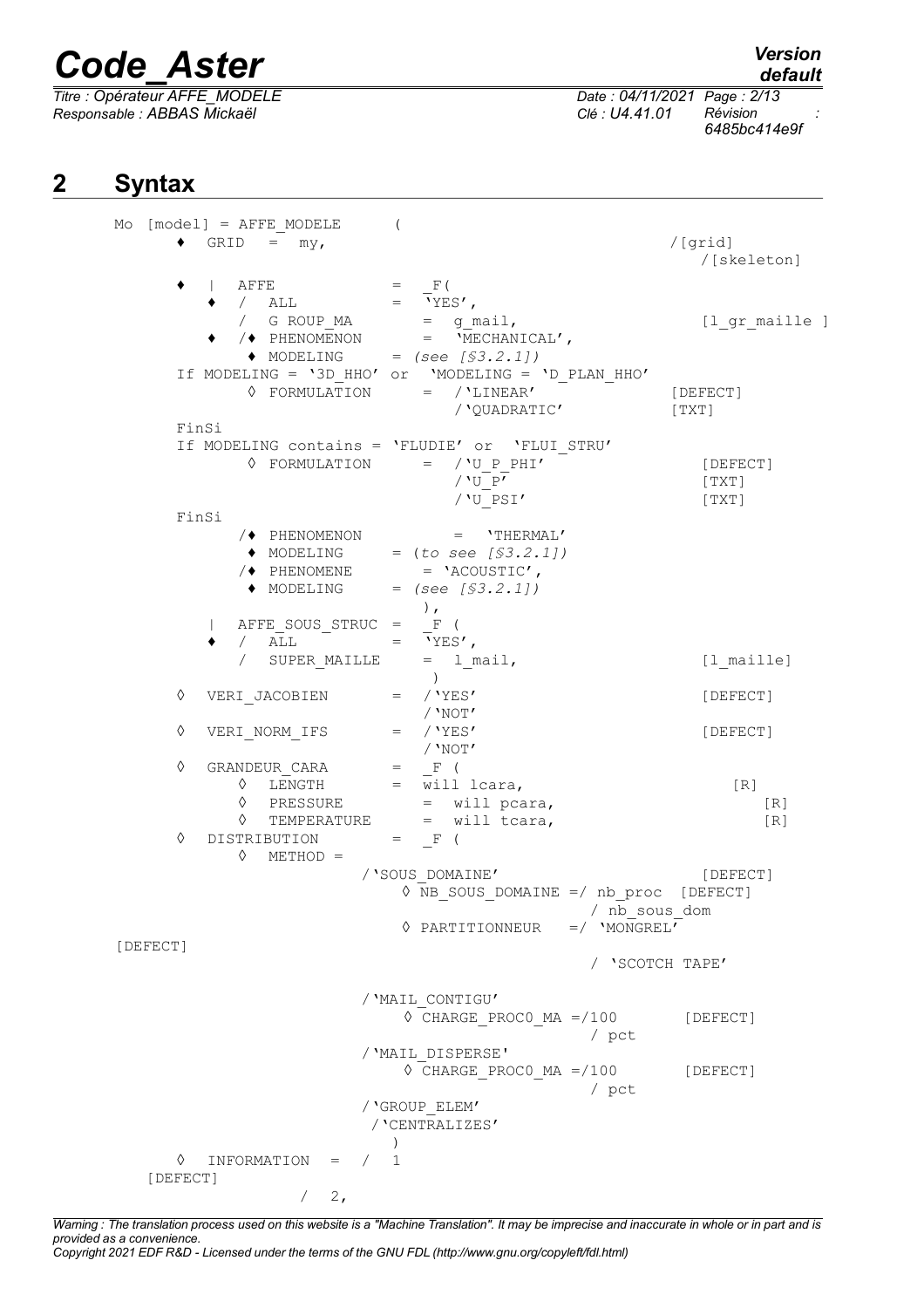

*Titre : Opérateur AFFE\_MODELE Date : 04/11/2021 Page : 3/13*

*Responsable : ABBAS Mickaël Clé : U4.41.01 Révision : 6485bc414e9f*

)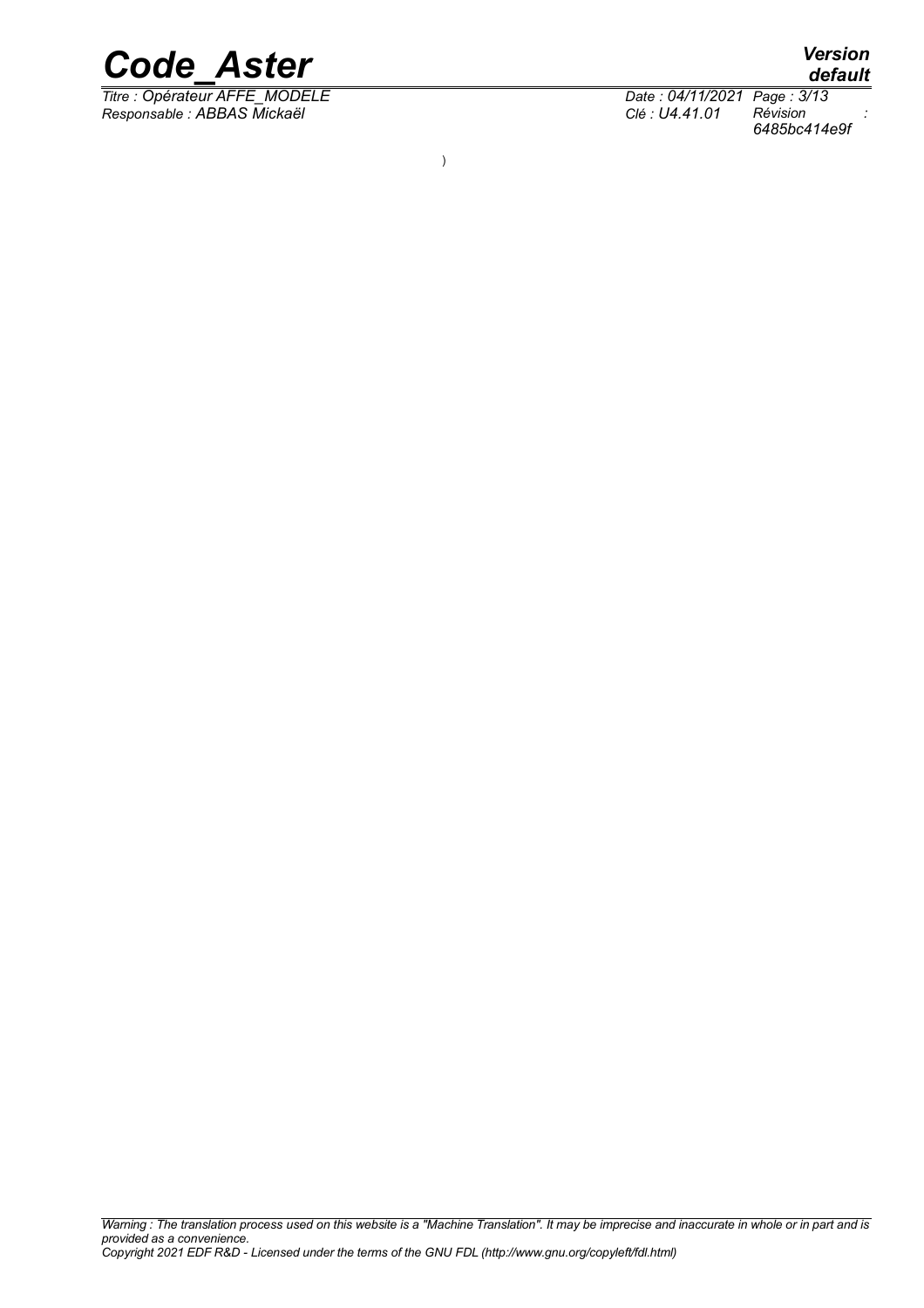*Responsable : ABBAS Mickaël Clé : U4.41.01 Révision :*

*Titre : Opérateur AFFE\_MODELE Date : 04/11/2021 Page : 4/13 6485bc414e9f*

## **3 Operands**

### **3.1 Operand GRID**

#### $GRID = my$

Name of the grid associated under investigation on which one affects the elements.

**Note:** For axisymmetric modelings, the axis of revolution is the axis *Y* grid. All the structure must be with a grid in  $X \geq 0$ .

### <span id="page-3-1"></span>**3.2 Keyword AFFE**

#### $|$   $\Delta$ FFF

Defines the entities of the grid and the types of elements which will be affected for them. For each occurrence, one give a modeling.

The entities of the grid are specified by the operands:

| Operands | <b>Contents/significance</b>              |
|----------|-------------------------------------------|
| ALL      | Assignment with the totality of the meshs |
| GROUP MA | Assignment with a list of groups of meshs |

The type of element is specified by the operands:

| <b>Operands</b> | Contents/significance                                           |
|-----------------|-----------------------------------------------------------------|
| PHENOMENON      | Modelled physical phenomenon (associated conservation equation) |
| MODELING        | Type of interpolation and discretization                        |
| FORMULATION     | Type of formulation in certain cases                            |

#### <span id="page-3-0"></span>**3.2.1 Operands PHENOMENON, MODELING and FORMULATION**

- PHENOMENON
- ♦ MODELING
- ◊ FORMULATION

The first two keywords PHENOMENON and MODELING soNT obligatory for each occurrence of the keyword factor AFFE. This couple of keywords defines in a bijective way the type of affected element in a kind of mesh. In certain cases, it can be necessary to specify FORMULATION employee:

- For the discretization of the type HHO (3D\_HHO or D\_PLAN\_HHO), one can specify if it is a linear approach ( FORMULATION=' LINEAIRE' ) or quadratic ( FORMULATION=' QUADRATIQUE' )
- For the discretizations in fluid or interaction fluid-structure, one can specify if it is a formulation with three variables  $(U, P, \varphi)$  with two variables  $(U, P)$  or  $(U, \psi)$ , to see documentation [R4.02.02]

**Note:** the keyword PHENOMENON must have the same value for all the occurrences of the keyword factor AFFE .

Possible modelings are indicated below by listing them by "packages":

## **ACOUSTICS** ACOUSTICS 2D continuous mediums PLAN U3.33.01 and R4.02.01 ACOUSTICS 3D continuous mediums 3D U3.33.01 and R4.02.01

*Warning : The translation process used on this website is a "Machine Translation". It may be imprecise and inaccurate in whole or in part and is provided as a convenience. Copyright 2021 EDF R&D - Licensed under the terms of the GNU FDL (http://www.gnu.org/copyleft/fdl.html)*

*default*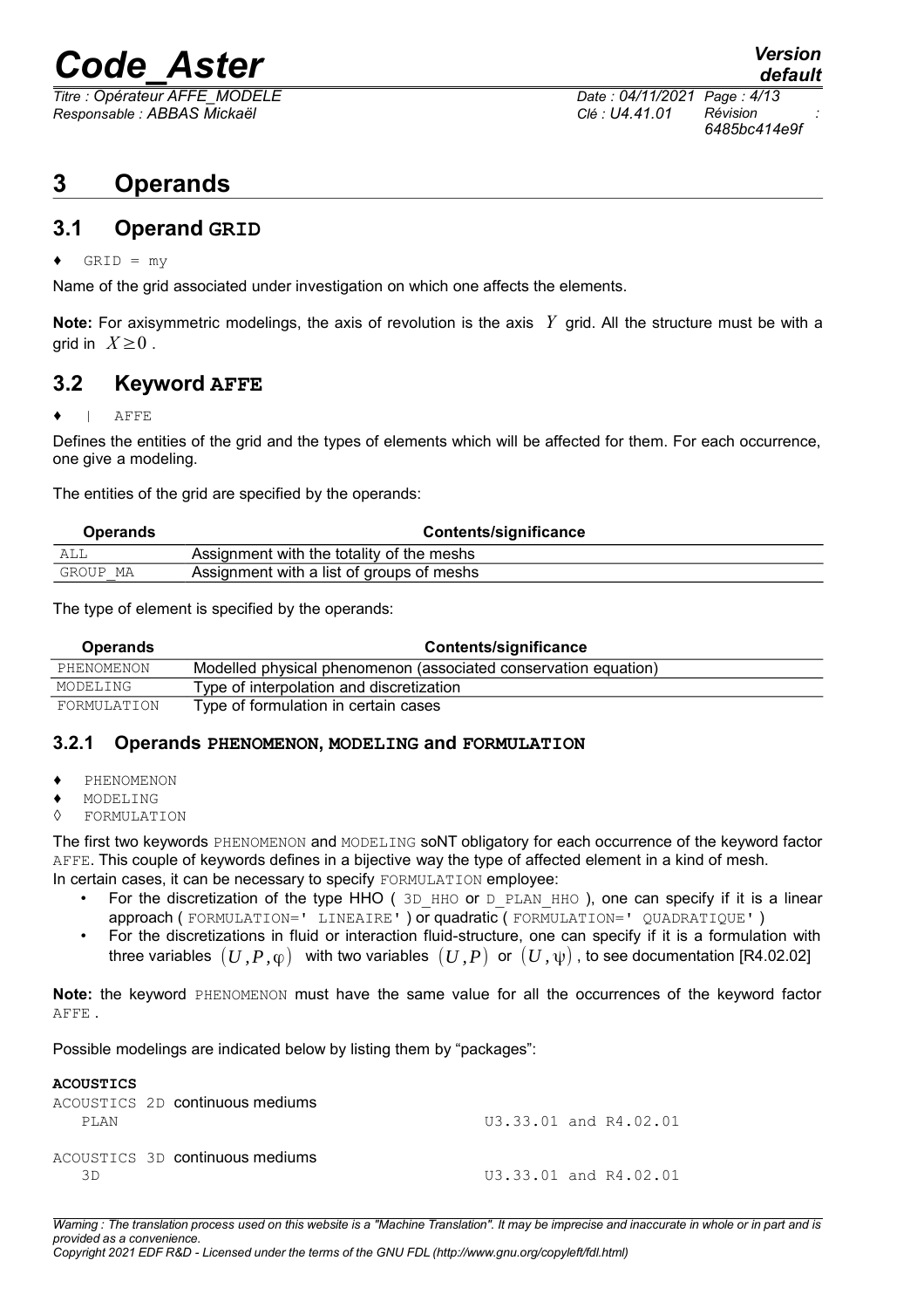| Titre : Opérateur AFFE_MODELE                   | Date: 04/11/2021 Page: 5/13                |  |
|-------------------------------------------------|--------------------------------------------|--|
| Responsable : ABBAS Mickaël                     | Révision<br>Clé : U4.41.01<br>6485bc414e9f |  |
| <b>THERMICS</b>                                 |                                            |  |
| THERMICS 2D hull                                |                                            |  |
| COQUE AXIS                                      | U3.22.01 and R3.11.01                      |  |
| COQUE PLAN                                      | U3.22.01 and R3.11.01                      |  |
| THERMICS 2D continuous mediums                  |                                            |  |
| AXIS DIAG                                       | U3.23.01 and R3.06.07                      |  |
| AXIS FOURIER                                    | U3.23.02                                   |  |
| AXIS                                            | U3.23.01 and R3.06.02                      |  |
| PLAN DIAG                                       | U3.23.01 and R3.06.07                      |  |
| PLAN                                            | U3.23.01 and R3.06.02                      |  |
| THERMICS 3D hull                                |                                            |  |
| HULL                                            | U3.22.01 and R3.11.01                      |  |
| THERMICS 3D continuous mediums                  |                                            |  |
| 3D DIAG                                         | U3.24.01 and R3.06.07                      |  |
| 3D                                              | U3.24.01 and R3.06.02                      |  |
| <b>MECHANICS 2D</b>                             |                                            |  |
| MECHANICS 2D discrete elements                  |                                            |  |
| 2D DIS TR                                       |                                            |  |
| 2D DIS T                                        |                                            |  |
| MECHANICS 2D vibroacoustic fluid-structure      |                                            |  |
| 2D FLUIDE                                       | U3.13.03 and R4.02.02                      |  |
| 2D FLUI ABSO                                    | U3.13.13 and R4.02.05                      |  |
| 2D FLUI PESA                                    | U3.14.02 and R4.02.04                      |  |
| 2D FLUI STRU                                    | U3.13.03 and R4.02.02                      |  |
| AXIS FLUIDE                                     | U3.13.03 and R4.02.02                      |  |
| AXIS FLUI STRU                                  | U3.13.03 and R4.02.02                      |  |
| D PLAN ABSO                                     | U3.13.12 and R4.02.05                      |  |
| MECHANICS 2D <b>continuous mediums</b>          |                                            |  |
| AXIS                                            | U3.13.01 and R3.01.01                      |  |
| AXIS FOURIER                                    | U3.13.02                                   |  |
| AXIS SI                                         | U3.13.05 and R3.06.10                      |  |
| C PLAN SI                                       | U3.13.05 and R3.06.10                      |  |
| C PLAN                                          | U3.13.01 and R3.01.01                      |  |
| D PLAN SI                                       | U3.13.05 and R3.06.10                      |  |
| D PLAN                                          | U3.13.01 and R3.01.01                      |  |
| MECHANICS 2D quasi incompressible               |                                            |  |
| AXIS INCO UP                                    | R3.06.08                                   |  |
| D PLAN INCO UP                                  | R3.06.08                                   |  |
| AXIS INCO UPG                                   | U3.13.07 and R3.06.08                      |  |
| D PLAN INCO UPG                                 | U3.13.07 and R3.06.08                      |  |
| MECHANICS 2D HHO                                |                                            |  |
| D PLAN HHO                                      | R3.06.14                                   |  |
| MECHANICS 2D <b>notroom</b><br>D PLAN GRAD VARI |                                            |  |
|                                                 | R5.04.04                                   |  |
| D PLAN GVNO                                     |                                            |  |
| AXIS GVNO                                       | R5.04.04                                   |  |
| D PLAN GRAD SIGM                                | R5.03.24                                   |  |

MECHANICS 2D plates and hulls

*Warning : The translation process used on this website is a "Machine Translation". It may be imprecise and inaccurate in whole or in part and is provided as a convenience.*

*Copyright 2021 EDF R&D - Licensed under the terms of the GNU FDL (http://www.gnu.org/copyleft/fdl.html)*

*default*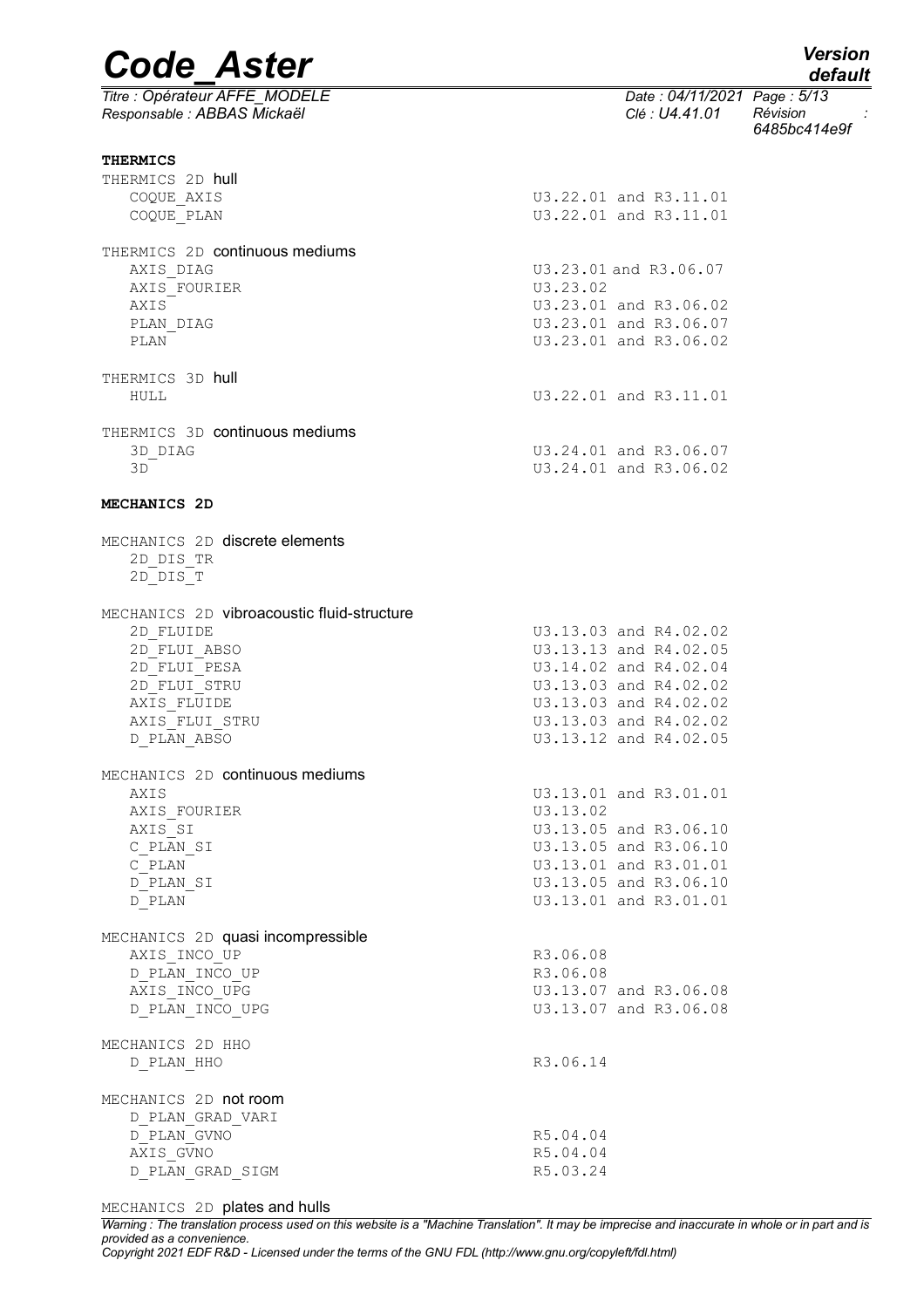انسی<br>default<br>73

| - - - -<br>717171                                                                                              |          |                                               | aeraun                   |
|----------------------------------------------------------------------------------------------------------------|----------|-----------------------------------------------|--------------------------|
| Titre : Opérateur AFFE_MODELE<br>Responsable : ABBAS Mickaël                                                   |          | Date: 04/11/2021 Page: 6/13<br>Clé : U4.41.01 | Révision<br>6485bc414e9f |
| COQUE AXIS                                                                                                     |          | U3.12.02 and R3.07.02                         |                          |
| MECHANICS 2D elements joined for the propagation of crack                                                      |          |                                               |                          |
| PLAN JOINT                                                                                                     |          | U3.13.14 and R3.06.09                         |                          |
| AXIS JOINT                                                                                                     |          | U3.13.14 and R3.06.09                         |                          |
| PLAN JOINT HYME                                                                                                |          | R3.06.09 and R3.06.09                         |                          |
| PLAN INTERFACE                                                                                                 | R3.06.13 |                                               |                          |
| PLAN INTERFACE S                                                                                               | R3.06.13 |                                               |                          |
| AXIS INTERFACE                                                                                                 | R3.06.13 |                                               |                          |
| AXIS INTERFACE S                                                                                               | R3.06.13 |                                               |                          |
| MECHANICS 2D elements with internal discontinuities for the starting and the propagation of crack<br>PLAN ELDI |          | U3.13.14 and R7.02.14                         |                          |
| AXIS ELDI                                                                                                      |          | U3.13.14 and R7.02.14                         |                          |
| MECHANICS 2D thermo-hydro-mechanics                                                                            |          |                                               |                          |
| AXIS HH2MD                                                                                                     | R7.01.10 |                                               |                          |
| AXIS HH2MS                                                                                                     | R7.01.10 |                                               |                          |
| AXIS HHMD                                                                                                      | R7.01.10 |                                               |                          |
| AXIS HHMS                                                                                                      | R7.01.10 |                                               |                          |
| AXIS HHM                                                                                                       |          | U3.13.08 and R7.01.10                         |                          |
| AXIS HMD                                                                                                       | U3.13.08 |                                               |                          |
| AXIS HMS                                                                                                       | R7.01.10 |                                               |                          |
| AXIS HM                                                                                                        | R7.01.10 |                                               |                          |
| AXIS THH2D                                                                                                     | R7.01.10 |                                               |                          |
| AXIS THH2S                                                                                                     | R7.01.10 |                                               |                          |
| AXIS THH2MD                                                                                                    | R7.01.10 |                                               |                          |
| AXIS THH2MS                                                                                                    | R7.01.10 |                                               |                          |
| AXIS THHD                                                                                                      | R7.01.10 |                                               |                          |
| AXIS THHS                                                                                                      | R7.01.10 |                                               |                          |
| AXIS THHMD                                                                                                     | R7.01.10 |                                               |                          |
| AXIS THHMS                                                                                                     | R7.01.10 |                                               |                          |
| AXIS THMD                                                                                                      | R7.01.10 |                                               |                          |
| AXIS THMS                                                                                                      | R7.01.10 |                                               |                          |
| AXIS THM                                                                                                       |          | U3.13.08 and R7.01.10                         |                          |
| AXIS HHD                                                                                                       | R5.04.03 |                                               |                          |
| AXIS HHS                                                                                                       | R5.04.03 |                                               |                          |
| AXIS HH2D                                                                                                      | R5.04.03 |                                               |                          |
| AXIS HH2S                                                                                                      | R5.04.03 |                                               |                          |
| D PLAN HH2MD                                                                                                   | R7.01.10 |                                               |                          |
| D PLAN HH2MS                                                                                                   | R7.01.10 |                                               |                          |
| D PLAN HHMD                                                                                                    | R7.01.10 |                                               |                          |
| D PLAN HHMS                                                                                                    | R7.01.10 |                                               |                          |
| D PLAN HHM                                                                                                     |          | U3.13.08 and R7.01.10                         |                          |
| D PLAN HMD                                                                                                     | R7.01.10 |                                               |                          |
| D PLAN HMS                                                                                                     | R7.01.10 |                                               |                          |
| D PLAN HM                                                                                                      |          | U3.13.08 and R7.01.10                         |                          |
| D PLAN HM P                                                                                                    | U3.13.08 |                                               |                          |
| D PLAN THH2D                                                                                                   | R7.01.10 |                                               |                          |
| D PLAN THH2S                                                                                                   | R7.01.10 |                                               |                          |
| D PLAN THH2MD                                                                                                  | R7.01.10 |                                               |                          |
| D PLAN THH2MS                                                                                                  | R7.01.10 |                                               |                          |
| D PLAN THHD                                                                                                    | R7.01.10 |                                               |                          |
| D PLAN THHS                                                                                                    | R7.01.10 |                                               |                          |
| D PLAN THHMD                                                                                                   | R7.01.10 |                                               |                          |
| D PLAN THHMS                                                                                                   | R7.01.10 |                                               |                          |
| D PLAN THMD                                                                                                    | R7.01.10 |                                               |                          |
| D PLAN THMS                                                                                                    | R7.01.10 |                                               |                          |

*Warning : The translation process used on this website is a "Machine Translation". It may be imprecise and inaccurate in whole or in part and is provided as a convenience.*

*Copyright 2021 EDF R&D - Licensed under the terms of the GNU FDL (http://www.gnu.org/copyleft/fdl.html)*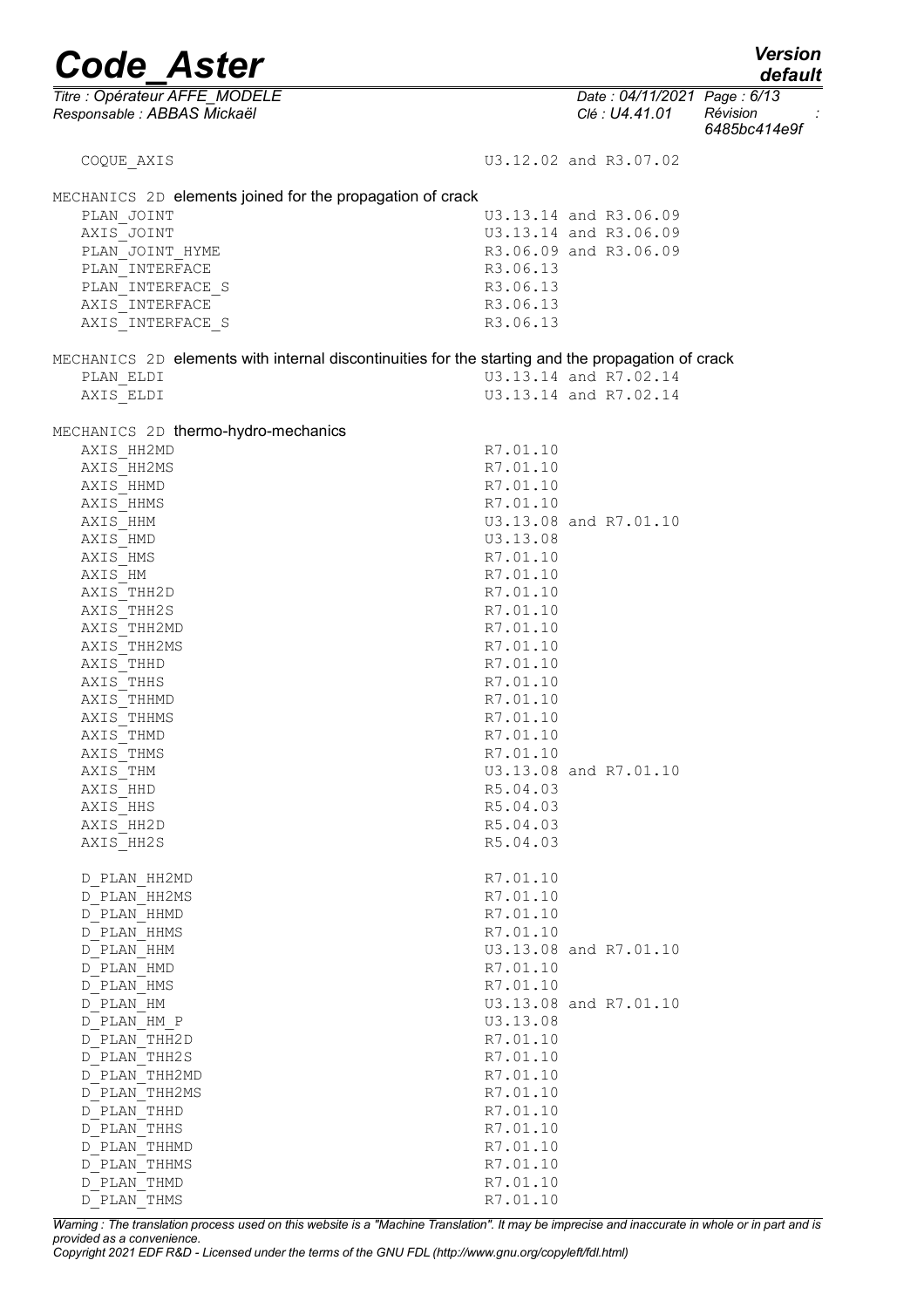*Titre : Opérateur AFFE\_MODELE Date : 04/11/2021 Page : 7/13 Responsable : ABBAS Mickaël Clé : U4.41.01 Révision :*

 $D$ PLAN  $HS$ 

D\_PLAN\_DIL

*default 6485bc414e9f*

D\_PLAN\_THM U3.13.08 and R7.01.10 D\_PLAN HHD R5.04.03 D\_PLAN\_HHS R5.04.03<br>D\_PLAN\_HS R5.04.03  $D$ PLAN HH2D R5.04.03  $D$ <sup>D</sup>PLAN\_HH2S R5.04.03<br>D PLAN 2DG R5.04.03  $D$ <sup>PLAN</sup><sup>2DG</sup> R5.04.03<br>  $D$ PLAN<sup>D</sup>ULAN

MECHANICS 2D hydraulics unsaturated with finished volumes D\_PLAN\_HH2SUDA R7.01.34

MECHANICS 2D elements joined with hydraulic coupling AXIS\_JHMS PLAN\_JHMS

For the grids 2D, allows to inform the groups of meshs or the meshs likely to be crossed by the crack when the contact is defined on the lips of the crack. Are allowed the following types of meshs: QUAD8 and TRIA6 and the meshs of edge of these elements, are them SEG3. If the meshs are linear, they should as a preliminary be transformed into quadratic meshs (with LINE QUAD of the operator CREA\_MAILLAGE).

*Code\_Aster Version*

| MECHANICS 3D                                  |                       |
|-----------------------------------------------|-----------------------|
| MECHANICS 3D bars and cables                  |                       |
| 2D BARRE                                      | R3.08.01              |
| <b>BAR</b>                                    | U3.11.01 and R3.08.01 |
| CABLE POULIE                                  | U3.11.03 and R3.08.02 |
| CABLE                                         | U3.11.03 and R3.08.02 |
| CABLE GAINE                                   | R3.08.10              |
|                                               |                       |
| MECHANICS 3D discrete elements                |                       |
| DIS TR                                        | U3.11.02              |
| DIS T                                         | U3.11.02              |
|                                               |                       |
| MECHANICS 3D fluid-structure                  |                       |
| 3D FAISCEAU                                   |                       |
| 3D FLUIDE                                     | U3.14.02 and R4.02.02 |
|                                               |                       |
|                                               |                       |
| MECHANICS 3D absorbing border                 |                       |
| 3D ABSO                                       | U3.14.09 and R4.02.05 |
| 3D FLUI ABSO                                  | U3.14.10 and R4.02.05 |
|                                               |                       |
| MECHANICS 3D grids of concrete reinforcements |                       |
| GRILLE MEMBRANE                               | U3.12.04 and R3.08.07 |
| GRILLE EXCENTRE                               | U3.12.04 and R3.08.07 |
|                                               |                       |
| MECHANICS 3D continuous mediums               |                       |
| 3D SI                                         | U3.14.01 and R3.06.10 |
| 3D                                            | U3.14.01 and R3.01.01 |
|                                               |                       |
| MECHANICS 3D not room                         |                       |
| 3D GRAD VARI                                  |                       |
| 3D GVNO                                       | R5.04.04              |
|                                               |                       |
| MECHANICS 3D plates, hulls and membranes      |                       |
| COQUE 3D                                      | U3.12.03 and R3.07.04 |
| DKT                                           | U3.12.01 and R3.07.03 |
| <b>DST</b>                                    | U3.12.01 and R3.07.03 |
| Q4G                                           | U3.12.01 and R3.07.03 |
|                                               |                       |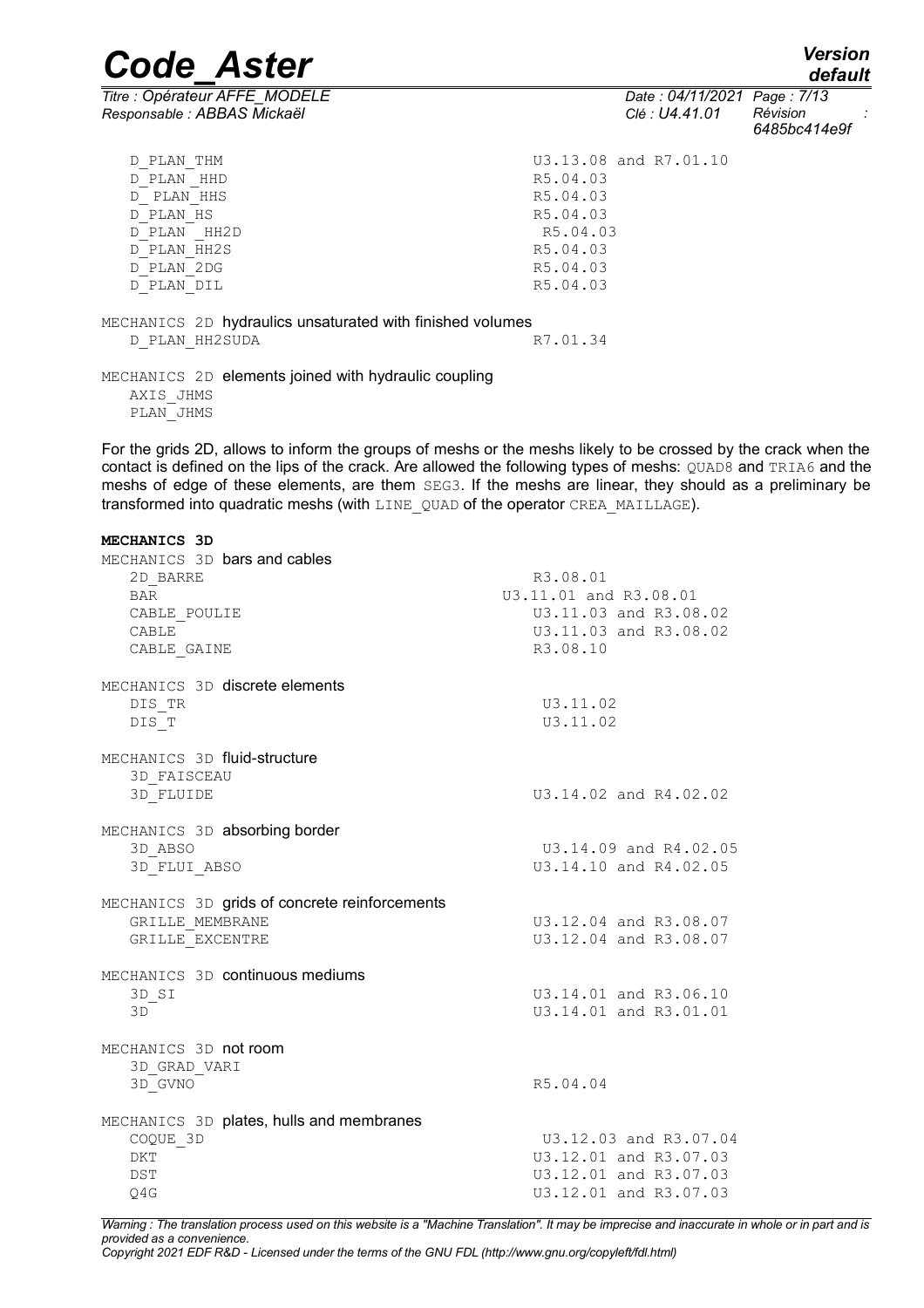*default*

| - - - -<br>717571                                            |                                               | aeraun                   |
|--------------------------------------------------------------|-----------------------------------------------|--------------------------|
| Titre : Opérateur AFFE_MODELE<br>Responsable : ABBAS Mickaël | Date: 04/11/2021 Page: 8/13<br>Clé : U4.41.01 | Révision<br>6485bc414e9f |
| DKTG                                                         | U3.12.01 and R3.07.03                         |                          |
| Q4GG                                                         | U3.12.01 and R3.07.09                         |                          |
| MEMBRANE                                                     | U3.12.04 and R3.08.07                         |                          |
| COQUE SOLIDE                                                 | R3.07.10                                      |                          |
|                                                              |                                               |                          |
| MECHANICS 3D beams                                           |                                               |                          |
| FLUI STRU                                                    | U3.14.02                                      |                          |
| LOUSE FLUI STRU                                              | U3.14.02                                      |                          |
| POU D E                                                      | U3.11.01 and R3.08.01                         |                          |
| POU D EM                                                     | U3.11.07 and R3.08.08                         |                          |
| POU D SQUE                                                   | U3.11.07 and R3.08.08                         |                          |
| POU D T                                                      | U3.11.01 and R3.08.01                         |                          |
| POU D TGM                                                    | U3.11.04                                      |                          |
| POU D TG                                                     | U3.11.04                                      |                          |
| POU D T GD                                                   | U3.11.05                                      |                          |
| MECHANICS 3D quasi incompressible                            |                                               |                          |
| 3D INCO UP                                                   | R3.06.08                                      |                          |
| 3D INCO UPG                                                  | U3.14.06 and R3.06.08                         |                          |
| 3D INCO UPO                                                  | R3.06.08                                      |                          |
|                                                              |                                               |                          |
| MECHANICS 3D HHO                                             |                                               |                          |
| 3D HHO                                                       | R3.06.14                                      |                          |
| MECHANICS 3D thermo-hydro-mechanics                          |                                               |                          |
| 3D HHMD                                                      |                                               |                          |
| 3D HHM                                                       | U3.14.07 and R7.01.10                         |                          |
| 3D HMD                                                       |                                               |                          |
| 3D HM                                                        | U3.14.07 and R7.01.10                         |                          |
| 3D THHD                                                      |                                               |                          |
| 3D THHMD                                                     |                                               |                          |
| 3D THHM                                                      | U3.14.07 and R7.01.10                         |                          |
| 3D THMD                                                      |                                               |                          |
| 3D THM                                                       | U3.14.07 and R7.01.10                         |                          |
| 3D THVD                                                      |                                               |                          |
| 3D THH2MD                                                    |                                               |                          |
| 3D THH2M                                                     |                                               |                          |
| 3D HH2MD                                                     |                                               |                          |
| 3D HH2MS                                                     |                                               |                          |
| 3D THH2S                                                     |                                               |                          |
| 3D THH2D                                                     |                                               |                          |
| 3D HHD                                                       | R5.04.03                                      |                          |
| 3D HHS                                                       | R5.04.03                                      |                          |
| 3D HS                                                        | R5.04.03                                      |                          |
| 3D HH2D                                                      | R5.04.03                                      |                          |
| 3D HH2S                                                      | R5.04.03                                      |                          |
| MECHANICS 3D hydraulics unsaturated with finished volumes    |                                               |                          |
| 3D HH2SUDA                                                   | R7.01.34                                      |                          |
| MECHANICS 3D pipes                                           |                                               |                          |
| TUYAU 3M                                                     | U3.11.06 and R3.08.06                         |                          |
| TUYAU 6M                                                     | U3.11.06 and R3.08.06                         |                          |

For the grids 3D, allows to inform the groups of meshs or the meshs likely to be crossed by the crack when the contact is defined on the lips of the crack. Are allowed the following types of meshs: HEXA20, PENTA15, TETRA10, and the meshs of edges of these elements, are them QUAD8 and TRIA6. If them meshs are linear, it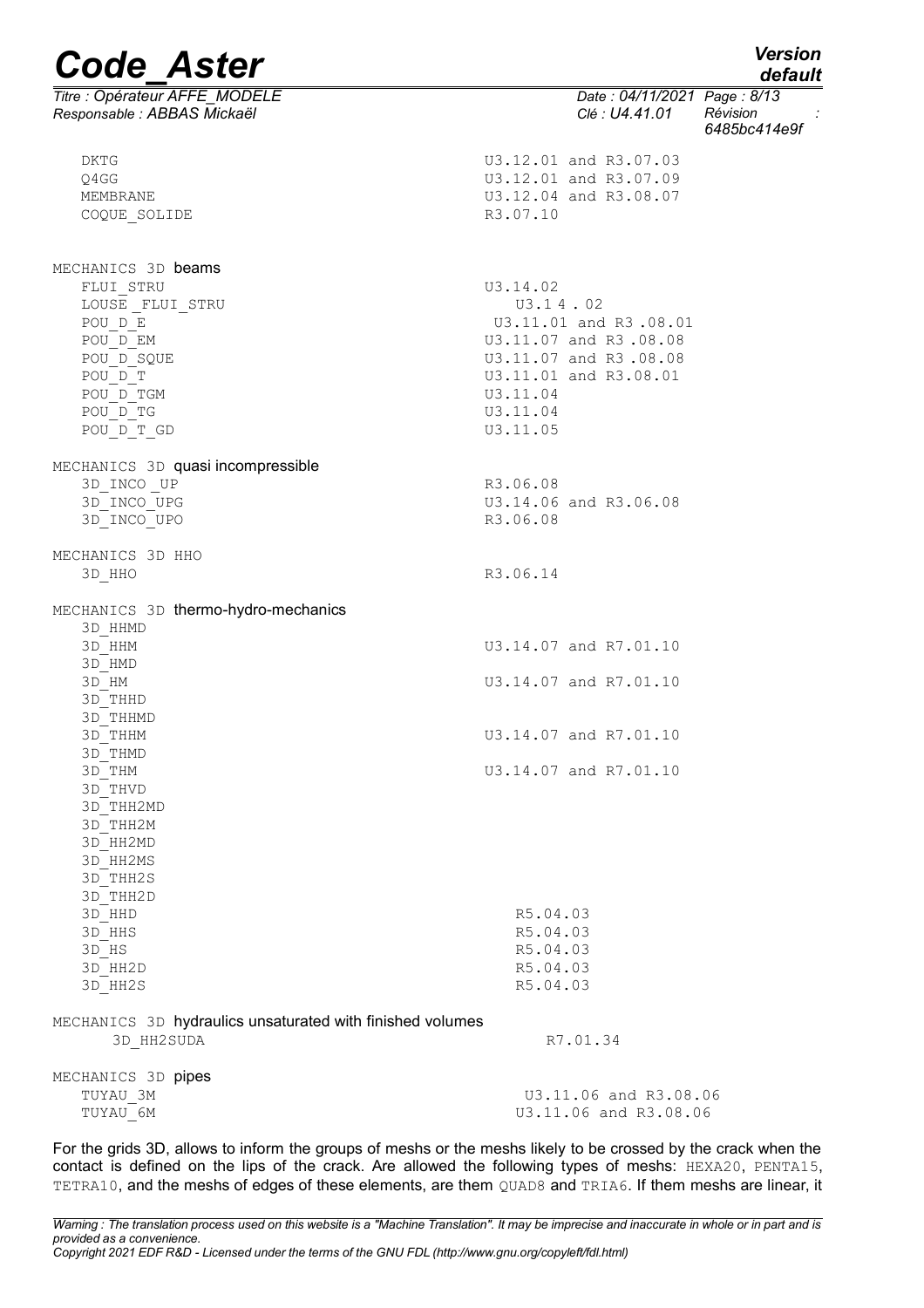*default*

*Code\_Aster Version Titre : Opérateur AFFE\_MODELE Date : 04/11/2021 Page : 9/13*

*Responsable : ABBAS Mickaël Clé : U4.41.01 Révision : 6485bc414e9f*

should as a preliminary be transformed into quadratic meshs (with LINE QUAD of the operator CREA\_MAILLAGE).

| MECHANICS 3D elements joined for the propagation of crack |          |                       |
|-----------------------------------------------------------|----------|-----------------------|
| 3D JOINT                                                  |          | U3.13.14 and R3.06.09 |
| 3D JOINT HYME                                             |          | R3.06.09 and R3.06.09 |
| 3D INTERFACE                                              | R3.06.13 |                       |
| 3D INTERFACE S                                            | R3.06.13 |                       |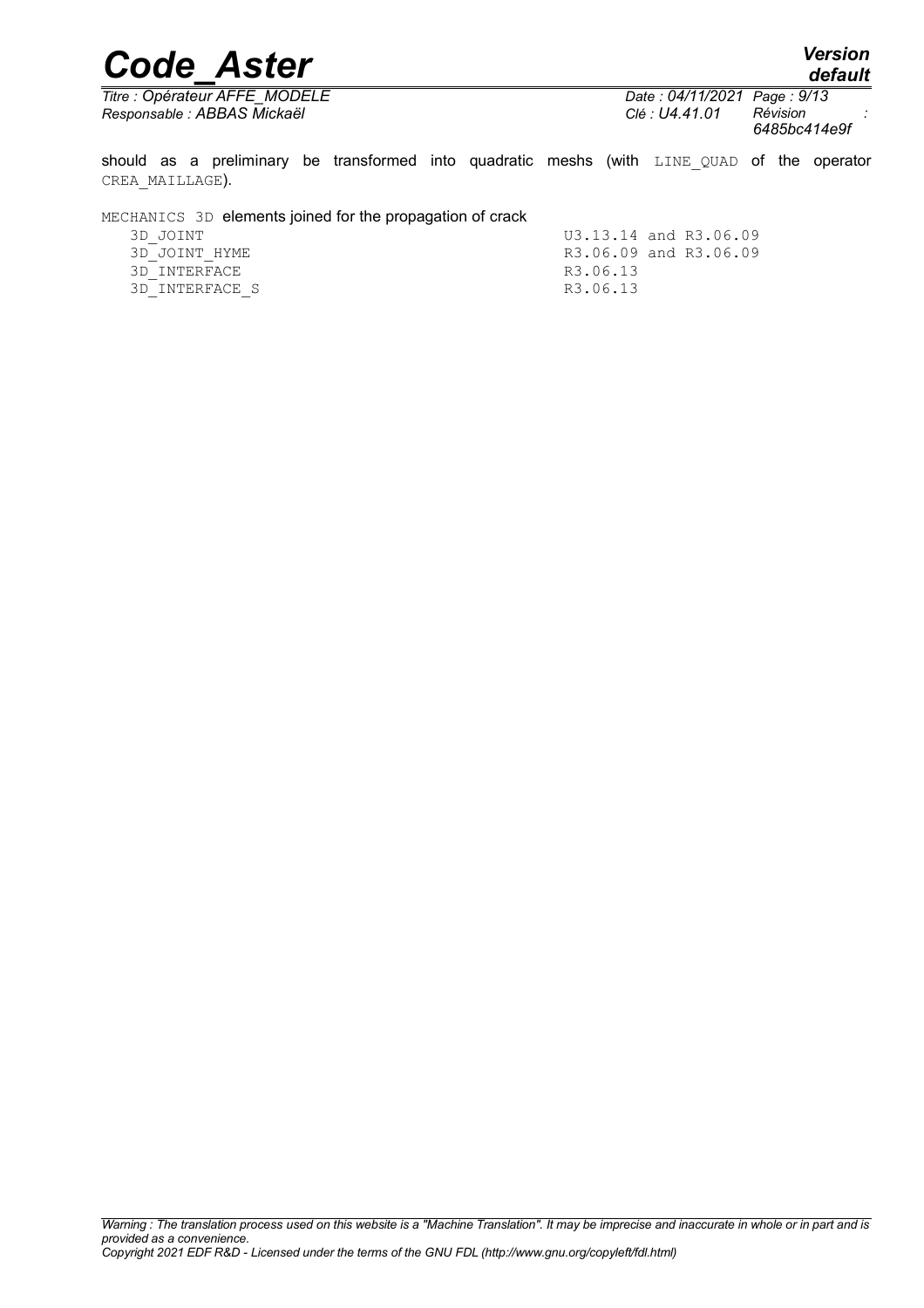*Responsable : ABBAS Mickaël Clé : U4.41.01 Révision :*

### **3.3 Keyword AFFE\_SOUS\_STRUC**

| AFFE\_SOUS\_STRUC

Is usable only for one using model of the static substructures [U1.01.04].

 $\bullet$  / SUPER MAILLE = 1 mail

1 mail is the list of the super-meshs which one wants to affect in the model. As for the finite elements, it is not obligatory to affect all the meshs of the grid. It is AFFE\_MODELE who confirms which are the substructures which will be used in the model. The difference with the classical finite elements is that on the super-meshs, one does not choose nor MODELING nor it PHENOMENON because the macronutrient (built by the operator MACR ELEM STAT [U4.62.01]) who will be affected on the super-mesh has his own modeling and his own phenomenon (those which were used to calculate it).

Caution! Your model must contain at least a finite element (keyword AFFE with the [§3.2\)](#page-3-1) when you use definite static substructures starting from a physical grid (read by LIRE\_MAILLAGE) because it is not possible to have only macronutrients in this case.

 $/$  ALL = 'YES'

All them (super) meshs are affected.

### **3.4 Operand VERI\_JACOBIEN**

◊ VERI\_JACOBIEN = 'YES'/'NOT'

This keyword is used to check that the meshs of the model are not distorted too much. One calculates the jacobien of the geometrical transformation which transforms the element of reference into each real mesh of the model. So on the various points of integration of a mesh, the jacobien changes sign, it is that this mesh is very "badly rotten". An alarm is then emitted.

### **3.5 Operand VERI\_NORM\_IFS**

◊ VERI\_NORM\_IFS = 'YES'/'NOT'

This keyword is used to check that all normals on the interfaces fluid-structure (modeling in FLUI\_STRU) are well directed in the same direction. IF it is not the case, an alarm is emitted and the user is invited to directly reorientate these normals either in his grid, or via the operator MODI\_MAILLAGE (keywords ORIE\_PEAU\_2D and ORIE\_PEAU\_3D for example).

### **3.6 Operand GRANDEUR\_CARA**

 $\Diamond$  GRANDEUR CARA =  $F$  (LENGTH = will lcara, ...)

This keyword is used to define some physical sizes characteristic of with the dealt problem. These sizes are currently used "have-to dimension" certain terms of the estimators of error in " HM ". See [R4.10.05].

## **3.7 Keyword DISTRIBUTION**

 $\lozenge$  DISTRIBUTION = F ( METHOD = methoof,...)

This keyword makes it possible to distribute the finite elements of the model for the parallelism of elementary calculations, the assemblies and certain linear solveurs. *Cf.* [U2.08.06] "Note of use of parallelism".

It defines how (or not) the meshs/elements for the phases paralleled will be distributed of *Code\_Aster*. The user thus has the possibility of controlling this distribution between the processors.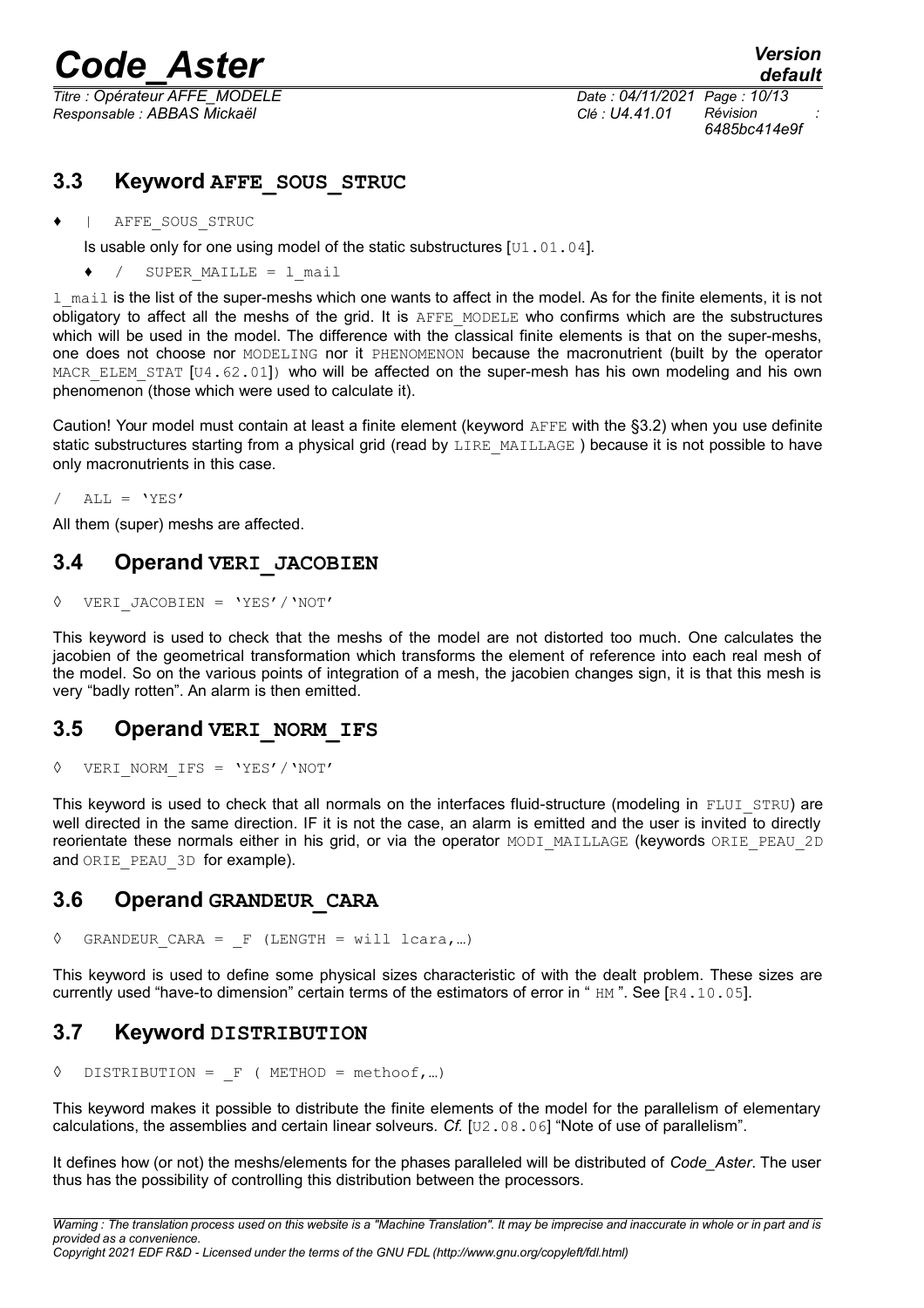*Titre : Opérateur AFFE\_MODELE Date : 04/11/2021 Page : 11/13 Responsable : ABBAS Mickaël Clé : U4.41.01 Révision :*

*6485bc414e9f*

Parallelism operates:

- on elementary calculations and the assemblies of matrices and vectors (it is what the keyword factor DISTRIBUTION allows to control),
- with the resolution of the linear system if the solvor is paralleled (*cf.* [U4.50.01]).

In the case of new fashion of parallelism (grid parallel of type  $mainage$  p), the mode of distribution is obligatorily CENTRALIZE because the grid has already was distributed and it is not possible to redistribute calculations again. If another mode of distribution is selected for this mode of parallelism, it will be automatically rocked in mode CENTRALIZE without informing the user of it.

**Notice** *: It is possible to modify the mode of distribution during its study. It is enough to use the order MODI\_MODELE [U4.41.02].*

**Note:** *It can be practical to continue a parallel calculation with a number of processors different from that used for initial calculation. In particular, one can want to carry out certain postprocessings into sequential. It is recommended to use the order* MODI\_MODELE *to define the distribution to be used in continuation. More precisely, Lorsque initial calculation used it parallelism "by groups of elements" ( '* GROUP\_ELEM ' *or '* SOUS\_DOMAINE ' *), the order* MODI\_MODELE *is useless. On the other hand, Lorsque initial calculation has used it parallelism "by elements" (* 'MAIL\_CONTIGU' *or* 'MAIL\_DISPERSE' *), the order* MODI\_MODELE *is obligatory. If it is forgotten, one is stopped during calculation by one error message.*

#### **3.8 Keyword METHOD**

#### **3.8.1.1 METHOD =/'CENTRALIZES'**

Parallelism starts only on the level of the linear solvor. Each processor builds and provides to the solvor the entirety of the system to be solved. Elementary calculations are not paralleled. It is the method of distribution obligatory in the case of a parallel grid of type  $mainage$ .

#### **3.8.1.2 METHOD =/'GROUP\_ELEM'**

CE mode of distribution allows a perfect balancing of load (in term of numbers of calculations elementary) *a priori*, i.e. each processor will carry out, for a kind of element given, the same number of elementary calculations (with near). Obviously that does not prejudge of anything the final balancing of load in particular in non-linear calculations where the cost of an elementary calculation depends on other parameters but the type of element.

In this mode, the elements of the model are gathered by "group" in order to pool certain calculations what makes it possible to gain in effectiveness. The number of elements by group can be selected in the order BEGINNING [U4.11.01].

In addition, it is a question of the only mode able of distributing elementary calculations induced by the late elements, i.e. by the loadings such as the boundary conditions dualized or the continuous contact.

#### **3.8.1.3 METHOD =/'MAIL\_DISPERSE'**

The distribution takes place on the meshs. They are distributed equitably on the various processors available. The meshs are distributed on the various processors as it is made it when one distributes cards to several players. One also speaks about "cyclic" distribution.

For example, with a model comprising 8 meshs, carried out on 4 processors, one obtains the following distribution:

| Mode of distribution | Mesh 1               | Mesh 2 |  |  | Mesh 3   Mesh 4   Mesh 5   Mesh 6   Mesh 7   Mesh 8       |
|----------------------|----------------------|--------|--|--|-----------------------------------------------------------|
| IMAIL DISPERSE       | ⊥Proc. 0 – I Proc. 1 |        |  |  | Proc. 2   Proc. 3   Proc. 0   Proc. 1   Proc. 2   Proc. 3 |

It is seen that with this mode of distribution, a processor will treat meshs regularly spaced in the order of the meshs of the grid. The advantage of this distribution is that "statistically", each processor will treat as many hexahedrons, of pentahedrons,…, and of triangles.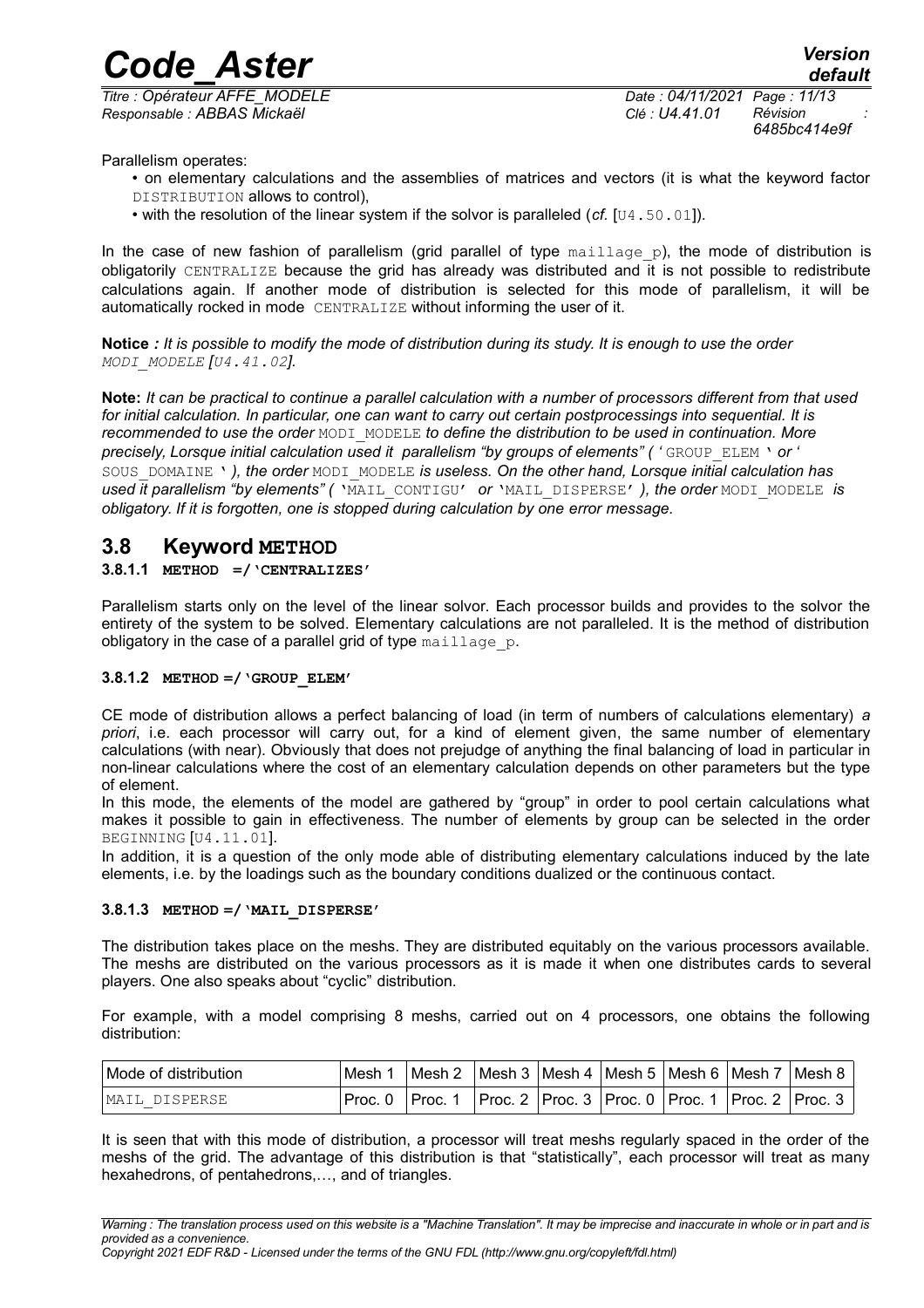*Titre : Opérateur AFFE\_MODELE Date : 04/11/2021 Page : 12/13 Responsable : ABBAS Mickaël Clé : U4.41.01 Révision :*

*6485bc414e9f*

The workload for elementary calculations in general will be well distributed. On the other hand, the matrix assembled on a processor "will be very dispersed", contrary to what occurs for the mode 'MAIL\_CONTIGU'.

#### **3.8.1.4 METHOD =/'MAIL\_CONTIGU'**

The distribution takes place on the meshs. They are divided into packages of contiguous meshs on various processors available.

For example, with a model comprising 8 meshs, a machine of 4 processors available, the following distribution is obtained:

| Mode of distribution | Mesh 1 | Mesh 2   Mesh 3   Mesh 4   Mesh 5   Mesh 6   Mesh 7   Mesh 8                  |  |  |  |
|----------------------|--------|-------------------------------------------------------------------------------|--|--|--|
| IMAIL CONTIGU        |        | Proc. 0   Proc. 0   Proc. 1   Proc. 1   Proc. 2   Proc. 2   Proc. 3   Proc. 3 |  |  |  |

For this mode of distribution, the workload for elementary calculations can be less balanced. For example, a processor can have to treat only "easy" meshs of edge. On the other hand, the matrix assembled on a processor is in general more compact.

#### **3.8.1.5 Keyword CHARGE\_PROC0\_MA**

◊ CHARGE\_PROC0\_MA =/100 [DEFECT] / pct

This keyword is accessible only for the modes from distribution 'MAIL DISPERSE'and'MAIL CONTIGU'. Indeed these modes of distribution do not distribute in general equitably the load of calculations because of boundary conditions dualized whose elementary calculations are treated by processor 0.

If one wishes to relieve processor 0 (or on the contrary to overload it), one can use the keyword CHARGE\_PROC0\_MA. This keyword makes it possible to the user to choose the percentage of load which one wishes to assign to processor 0.

For example, if the user chooses CHARGE\_PROC0\_MA =  $80$ , processor 0 will treat 20% of elements of less than the other processors, is 80% of the load which it should support if the division were equitable between the processors.

#### **3.8.1.6 METHOD =/'SOUS\_DOMAINE' [DEFECT]**

This distribution of the meshs is based on a decomposition grid under-fields, built by a tool external of partitioning defined by the keyword PARTITIONNEUR :

 $\Diamond$  PARTITION NEUR = / 'MONGREL' [ DEFECT ] / 'SCOTCH TAPE'

The number of under-fields can be given by the user, via the keyword  $NB$  SOUS DOMAINE :

| ♦ NB SOUS DOMAINE | $=$ / nbproc  | [ DEFECT |  |
|-------------------|---------------|----------|--|
|                   | / nb sous dom |          |  |

By default, the number of under-fields is taken equal to the number of processors implied in calculation ( nbproc ).

The elements of the model finite elements carried by the meshs of each under-field are then distribute by groups of similar elements (as in the distribution corresponding to the method GROUP\_ELEM), in order to balance elementary calculations as well as possible.

The preliminary partitioning of the grid under-fields makes it possible to ensure that all the elements of a group of finite elements belong to only one under-field.